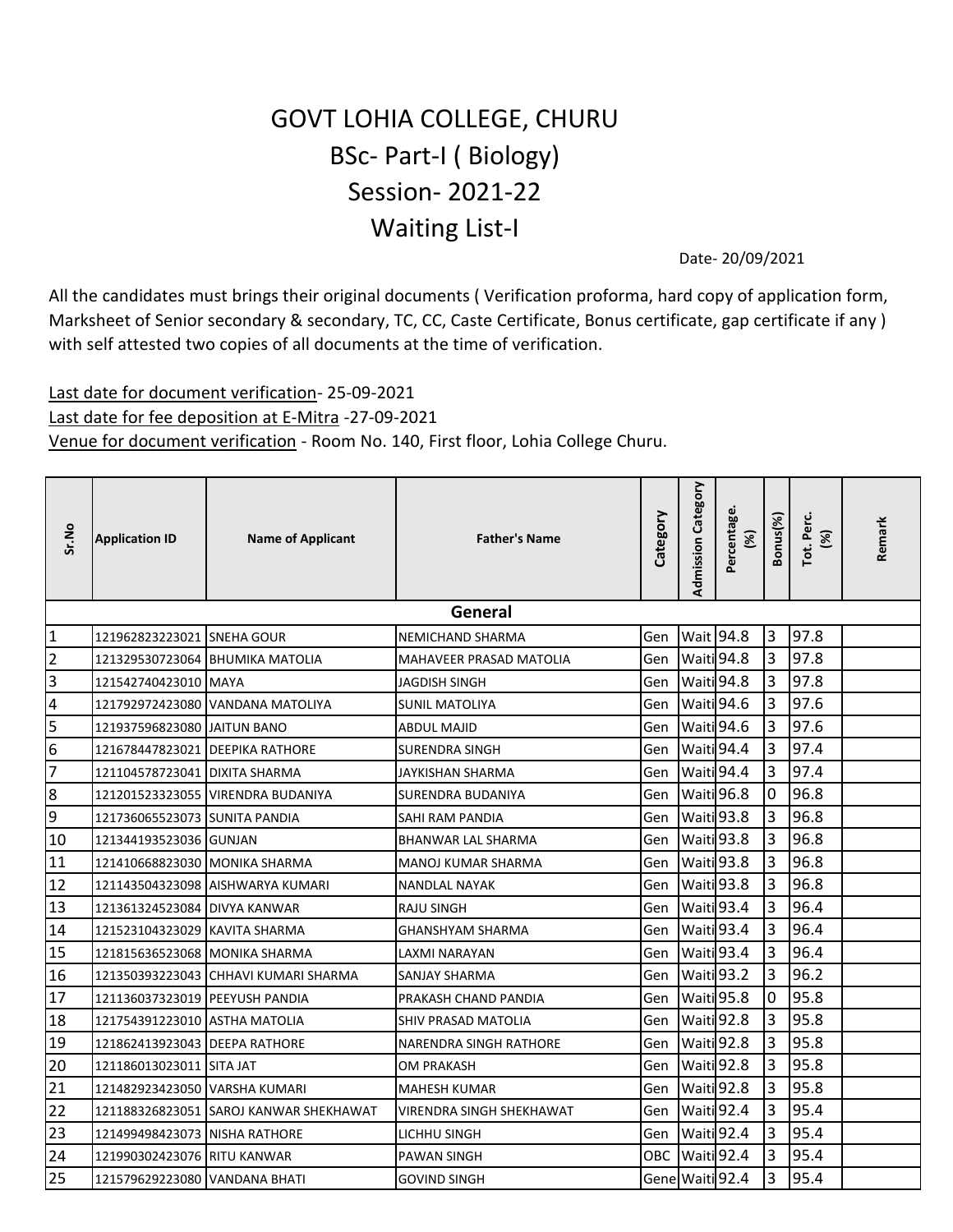| 26 | 121376379123023 POONAM MEEL    |                                   | <b>BAJRANG LAL</b>          |  | OBC Waiti 92.4   | 13             | 95.4 |  |
|----|--------------------------------|-----------------------------------|-----------------------------|--|------------------|----------------|------|--|
| 27 | 121214707823012 VARSHA         |                                   | <b>ISHWAR SINGH</b>         |  | Gene Waiti 92.4  | 3              | 95.4 |  |
| 28 | 121417336223090 FIRDOSH KHAN   |                                   | NAWAB ALI KHAN              |  | OBC Waiti 92.4   | 3              | 95.4 |  |
| 29 | 121498157023050 GOURAV SAINI   |                                   | <b>MOHAN LAL SAINI</b>      |  | OBC Waiti 95.2   | 0              | 95.2 |  |
| 30 |                                | 121473040423040 POONAM KANWAR     | SARWAN SINGH                |  | Gene Waiti 92.2  | I3             | 95.2 |  |
| 31 |                                | 121396688123088 MANISHA PRAJAPAT  | RAJKUMAR PRAJAPAT           |  | OBC Waiti 92.2   | 3              | 95.2 |  |
| 32 | 121992906023094 NIKITA RATHORE |                                   | <b>MADAN SINGH RATHORE</b>  |  | Gene Waiti 92.0  | 3              | 95.0 |  |
| 33 | 121100806523047 ANISHA         |                                   | SANJAY KUMAR                |  | OBC Waiti 92.0   | 3              | 95.0 |  |
| 34 | 121163577523019 SAKSHI SWAMI   |                                   | NOPARAM SWAMI               |  | OBC Waiti 92.0   | 3              | 95.0 |  |
| 35 |                                | 121741713823074 GARIMA PRAJAPAT   | SHIV KUMAR PRAJAPAT         |  | OBC Waiti 92.0   | 13             | 95.0 |  |
| 36 | 121317754923044 PINKI KANWAR   |                                   | SARWAN SINGH                |  | Gene Waiti 92.0  | 3              | 95.0 |  |
| 37 | 121765547023040 POOJA PRAJAPAT |                                   | BHANI RAM PRAJAPAT          |  | OBC Waiti 92.0   | 13             | 95.0 |  |
| 38 | 121820591923096 MUSKAN KHAN    |                                   | ROSHAN KHAN                 |  | OBC   Waiti 92.0 | 13             | 95.0 |  |
| 39 | 121321264423087 SARITA JANGIR  |                                   | <b>MOHAN LAL</b>            |  | OBC Waiti 92.0   | 3              | 95.0 |  |
| 40 | 121813296423040 BABITA         |                                   | RAMESH SWAMI                |  | OBC Waiti 92.0   | 13             | 95.0 |  |
| 41 | 121982298323048 KISHANA KANWAR |                                   | <b>MAHESH SINGH RATHORE</b> |  | Gene Waiti 92.0  | 3              | 95.0 |  |
| 42 | 121576164023026 MANU SWAMI     |                                   | SANWARMAL SWAMI             |  | OBC Waiti 94.8   | 0              | 94.8 |  |
| 43 | 121946473423099 MD SHOYAB      |                                   | MAHBOOB ALI                 |  | Gene Waiti 94.8  | 0              | 94.8 |  |
| 44 | 121532459723064 ANKIT KUMAR    |                                   | <b>ROHITASH</b>             |  | OBC Waiti 94.8   | 0              | 94.8 |  |
| 45 | 121254746023014   TANJILA BANO |                                   | SUBHAN KHAN                 |  | OBC Waiti 91.8   | 3              | 94.8 |  |
| 46 | 121697597323046 NARESH PACHAR  |                                   | SATVEER PACHAR              |  | OBC Waiti 94.6   | IO.            | 94.6 |  |
| 47 | 121453508223048 AMIT KUMAR     |                                   | RAM KUMAR                   |  | OBC Waiti 94.4   | 0              | 94.4 |  |
| 48 | 121329448623035 DIPENDRA SINGH |                                   | <b>NANU SINGH</b>           |  | Gene Waiti 94.4  | 10             | 94.4 |  |
| 49 | 121778608123020 NARESH KUMAR   |                                   | DALVEER KASWAN              |  | OBC Waiti 94.4   | 0              | 94.4 |  |
| 50 |                                | 121232711523052 DIVYANSHI SHARMA  | SANJAY KUMAR                |  | Gene Waiti 91.4  | 3              | 94.4 |  |
| 51 | 121278519923049 MANISHA        |                                   | SUBHASH KASWAN              |  | OBC Waiti 91.4   | 3              | 94.4 |  |
| 52 |                                | 121180761023010 PRIYANKA PRAJAPAT | SURESH KUMAR                |  | OBC Waiti 91.4   | 3              | 94.4 |  |
| 53 | 121375917823078 MONIKA KUMARI  |                                   | <b>GOPI CHAND KUMAWAT</b>   |  | OBC Waiti 91.4   | 3              | 94.4 |  |
| 54 |                                | 121974056223069 PRIYANKA KHICHAR  | SANTOSH KUMAR               |  | OBC Waiti 91.4   | 13             | 94.4 |  |
| 55 | 121987796323048 RIYA CHOUDHARY |                                   | <b>SUNIL KUMAR</b>          |  | Gene Waiti 91.4  | 3              | 94.4 |  |
| 56 | 121424659023030 ANITA          |                                   | SANTLAL PRAJAPAT            |  | OBC Waiti 91.4   | I <sub>3</sub> | 94.4 |  |
| 57 | 121558483923097 SAROJ JANGIR   |                                   | <b>NAND KISHOR</b>          |  | OBC Waiti 91.4   | 3              | 94.4 |  |
| 58 | 121931671023068 RADHA BUDANIYA |                                   | <b>VINOD BUDANIYA</b>       |  | OBC Waiti 91.4   | $\overline{3}$ | 94.4 |  |
| 59 |                                | 121916070023036 ISHA KUMARI SAINI | SOHANLAL SAINI              |  | OBC Waiti 91.4   | 3              | 94.4 |  |
| 60 | 121328552723051 PRATIBHA       |                                   | RAKESH SUNDA                |  | OBC Waiti 91.4   | 3              | 94.4 |  |
| 61 | 121801013623056 DEEPIKA NEHRA  |                                   | OM PRAKASH NEHRA            |  | OBC Waiti 91.4   | 3              | 94.4 |  |
| 62 | 121976341023053 TULSI SAINI    |                                   | RAJKUMAR SAINI              |  | OBC Waiti 91.2   | IЗ             | 94.2 |  |
| 63 | 121578221423075 SAMEENA KHAN   |                                   | SIKANDAR ALI KHAN           |  | Gene Waiti 91.2  | 3              | 94.2 |  |
| 64 | 121908423423045 DIVYA PRAJAPAT |                                   | LILADHAR PRAJAPAT           |  | OBC Waiti 91.2   | 3              | 94.2 |  |
| 65 | 121263186023092 REENA GODARA   |                                   | SURENDRA KUMAR              |  | OBC Waiti 91.2   | $\overline{3}$ | 94.2 |  |
| 66 | 121708683723070 SHIFA BANO     |                                   | MOHAMMED SHAHID             |  | OBC Waiti 91.2   | 3              | 94.2 |  |
| 67 | 121887023723017 SONU           |                                   | <b>JAGMAL SINGH</b>         |  | Gene Waiti 91.2  | 3              | 94.2 |  |
| 68 | 121142712023028 SUNITA         |                                   | BUDHARAM                    |  | OBC Waiti 91.0   | 3              | 94.0 |  |
| 69 | 121312356223042 EKTA TANWAR    |                                   | CHYANANMAL TANWAR           |  | OBC Waiti 91.0   | 3              | 94.0 |  |
| 70 | 121475939023020 KOMAL PAREEK   |                                   | SITARAM PAREEK              |  | Gene Waiti 91.0  | $\overline{3}$ | 94.0 |  |
| 71 | 121507675723094 POOJA KUMARI   |                                   | <b>MANI RAM</b>             |  | OBC Waiti 91.0   | 3              | 94.0 |  |
| 72 | 121609643423070 AMRIN BANO     |                                   | MOH ASLAM                   |  | OBC Waiti 91.0   | $\overline{3}$ | 94.0 |  |
| 73 | 121347904923087 POOJA          |                                   | MUKHRAM POONIA              |  | OBC Waiti 91.0   | 3              | 94.0 |  |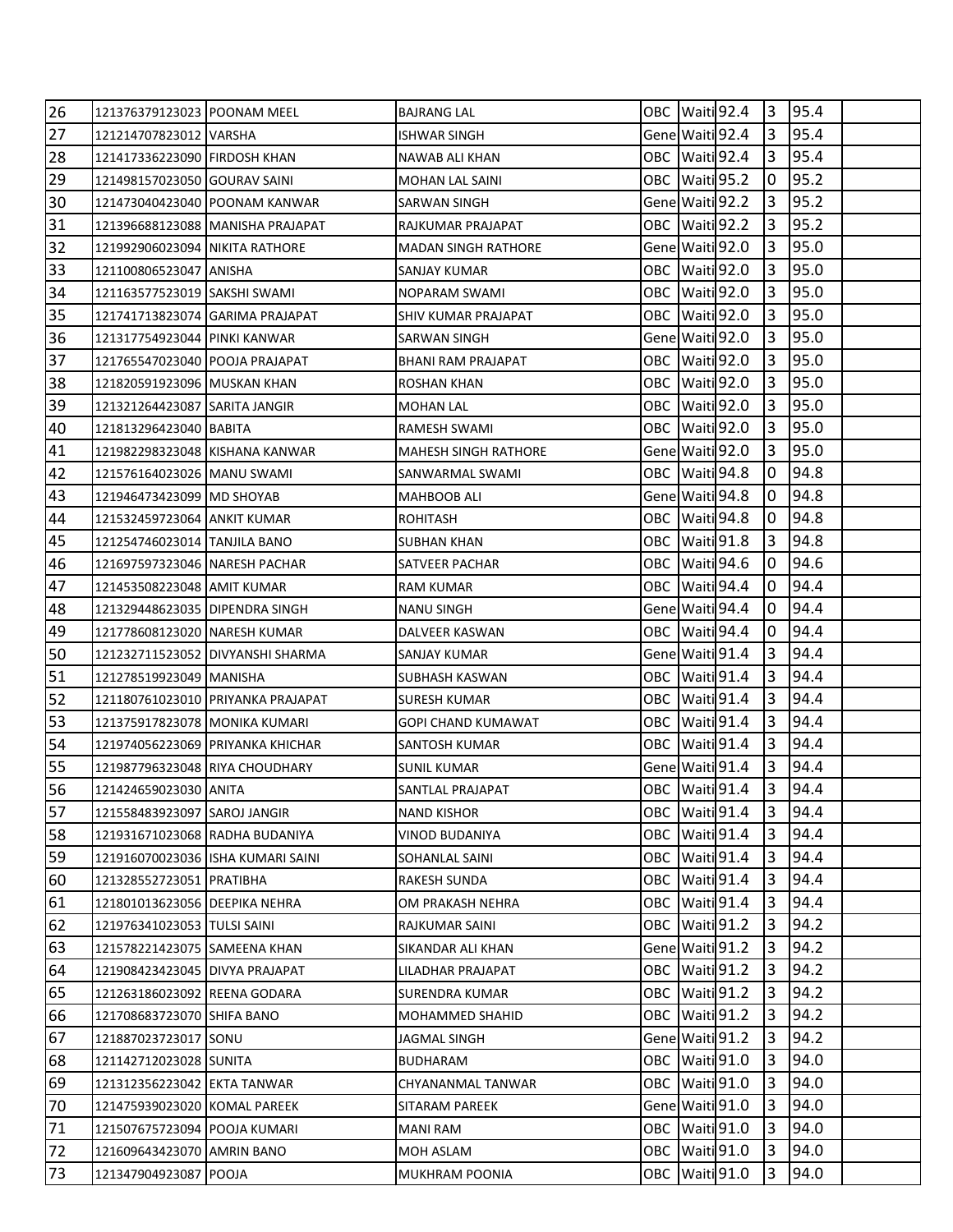| 74  | 121721745123071 PRIYANKA SAINI |                                        | MAHENDRA KUMAR SAINI    |      | OBC Waiti 91.0         | 3              | 94.0 |  |
|-----|--------------------------------|----------------------------------------|-------------------------|------|------------------------|----------------|------|--|
| 75  |                                | 121824744423012 KRISHANA KANWAR        | <b>KARAN SINGH</b>      |      | Gene Waiti 91.0        | 13             | 94.0 |  |
| 76  | 121806767023077 SANEHA SAINI   |                                        | RAMCHANDRA SAINI        |      | OBC Waiti 91.0         | 3              | 94.0 |  |
| 77  | 121664666723077 POOJA KUMARI   |                                        | <b>MAMRAJ</b>           |      | OBC Waiti 91.0         | 3              | 94.0 |  |
| 78  | 121314653223033 SHARMILA       |                                        | <b>KESHAR KUMAR</b>     |      | OBC Waiti 91.0         | l3             | 94.0 |  |
| 79  | 121156219223075 KULDEEP SHARMA |                                        | RAJKUMAR                |      | Gene Waiti 91.0        | 3              | 94.0 |  |
| 80  | 121576860023062 ANKITA         |                                        | RUGHVEER SINGH          |      | OBC Waiti 91.0         | 3              | 94.0 |  |
| 81  | 121990465523029 PRITI KANWAR   |                                        | <b>GIRWAR SINGH</b>     |      | Gene Waiti 91.0        | 3              | 94.0 |  |
| 82  | 121576536123032 ANAMIKA        |                                        | SANWARMAL               |      | OBC Waiti 91.0         | 3              | 94.0 |  |
| 83  |                                | 121755430823061 NAVEEN JYOTIRADITYA    | <b>MAHENDRA</b>         |      | OBC Waiti 93.8         | 10             | 93.8 |  |
| 84  | 121913320423040 SUNIL KUMAR    |                                        | MUKHRAM SARAN           |      | OBC Waiti 93.8         | 10             | 93.8 |  |
| 85  | 121813497323080 MUSKAN         |                                        | ANIL KUMAR              |      | OBC Waiti 90.8         | 13             | 93.8 |  |
| 86  |                                | 121460689723084   HARSH KUMAR MAHARSHI | OM PRAKASH              |      | Gene Waiti 93.6        | 10             | 93.6 |  |
| 87  | 121134400823071 MUSAYAD KHAN   |                                        | ASLAM KHAN              |      | OBC Waiti 93.6         | 0              | 93.6 |  |
| 88  |                                | 121741113723072 KAMLESH KASWAN         | RAMCHANDRA KASWAN       |      | OBC Waiti 90.6         | 3              | 93.6 |  |
| 89  | 121359981423090 NISHA KUMARI   |                                        | RAKESH KUMAR            |      | OBC Waiti 90.6         | 3              | 93.6 |  |
| 90  | 121490428723081 ABHINAY KUMAR  |                                        | GIRDHARI LAL            |      | OBC Waiti 93.4         | 0              | 93.4 |  |
| 91  | 121803274423020 ARUNESH        |                                        | DAYANAND                |      | OBC Waiti 93.4         | 0              | 93.4 |  |
| 92  |                                | 121441683923034 SWATI SHEKHAWAT        | SHALENDRA SINGH         |      | Gene Waiti 93.4        | Io             | 93.4 |  |
| 93  | 121276130023086   DARA SINGH   |                                        | HANUMAN SINGH           |      | Gene Waitir 93.4       | 10             | 93.4 |  |
| 94  | 121861972223076 VIVEK KUMAR    |                                        | PRAHLAD SINGH           |      | OBC Waitir 93.4        | 10.            | 93.4 |  |
| 95  | 121717063123036 KAPIL          |                                        | DALEEP KUMAR            |      | OBC   Waitir 93.4      | 10             | 93.4 |  |
| 96  | 121801464723061 POOJA PRAJAPAT |                                        | AMAR CHAND PRAJAPAT     |      | OBC Waitir 90.4        | 3              | 93.4 |  |
| 97  | 121367645323076 BHARATI SHARMA |                                        | TARACHAND SHARMA        |      | Gene Waitir 90.4       | 13             | 93.4 |  |
| 98  | 121495196623059 RITIKA BHAKAR  |                                        | DHARAM PAL BHAKAR       |      | OBC   Waitin 90.4      | 3              | 93.4 |  |
| 99  | 121149909823029 TANISHA KANWAR |                                        | MANGU SINGH             |      | Gene Waitir 90.4       | 3              | 93.4 |  |
| 100 | 121532974523024 MAHAK BAGORIYA |                                        | KANHIYALAL BAGORIYA     |      | OBC Waitir 90.4        | 3              | 93.4 |  |
| 101 | 121868040223056 SWETA          |                                        | JAI DEV                 |      | OBC Waitir 90.4        | 3              | 93.4 |  |
| 102 | 121145805323050 NISHA KANWAR   |                                        | PARWAT SINGH            |      | Gene Waitir 90.4       | 13             | 93.4 |  |
| 103 | 121815087023069 KANCHAN        |                                        | KESHAV JHAJHARIYA       |      | OBC Waitir 90.4        | 13             | 93.4 |  |
| 104 | 121189125023057 AKSHYA KUMAR   |                                        | <b>DURGA RAM BHAKAR</b> |      | OBC   Waitir 93.2      | $\overline{0}$ | 93.2 |  |
| 105 |                                | 121351611223017 RAJNI KUMARI PRAJAPAT  | DALCHAND PRAJAPAT       |      | OBC Waitir 90.2        | 3              | 93.2 |  |
| 106 |                                | 121455725723021 KHUSHMEETA MALPURIA    | DINESH MALPURIA         |      | Gene Waitir 90.2       | $\overline{3}$ | 93.2 |  |
| 107 | 121551202123060 MINAKSHI       |                                        | GAJANAND                | SC   | Waitir 90.2            | 3              | 93.2 |  |
| 108 | 121231716623071 MUSKAN         |                                        | <b>ROSHAN KHAN</b>      | OBC  | Waitir <sup>90.2</sup> | 3              | 93.2 |  |
| 109 | 121104423623021 HANSU KUMARI   |                                        | <b>RATAN LAL</b>        | SC   | Waitir <sup>90.2</sup> | 3              | 93.2 |  |
| 110 | 121377859623047 GANGA SHARMA   |                                        | DEEPCHAND SHARMA        |      | Gene Waitir 90.0       | 3              | 93.0 |  |
| 111 | 121324829023050 TAPASYA MALI   |                                        | <b>BALDEV PRASAD</b>    |      | OBC Waitir 90.0        | 3              | 93.0 |  |
| 112 |                                | 121350401023075 MONIKA PRAJAPAT        | JAIKARAN PRAJAPAT       |      | OBC Waitir 90.0        | 3              | 93.0 |  |
| 113 | 121927393923054 KANCHAN KOKA   |                                        | SHANKAR LAL KOKA        |      | OBC Waitir 90.0        | $\overline{3}$ | 93.0 |  |
| 114 | 121753912723086 SONIKA         |                                        | <b>VINOD KUMAR</b>      |      | OBC Waitir 90.0        | $\overline{3}$ | 93.0 |  |
| 115 |                                | 121414962023023 GANGA SHEKHAWAT        | JOGENDRA SINGH          |      | Gene Waitir 90.0       | 3              | 93.0 |  |
| 116 | 121898637223087 TAMANNA KHATIK |                                        | RAM NIWAS KHATIK        | SC   | Waitir 90.0            | 3              | 93.0 |  |
| 117 | 121509197523083 PUNAM          |                                        | BHAGIRATH               | SC   | Waitir 90.0            | 3              | 93.0 |  |
| 118 | 121341555823081 KANCHAN SAINI  |                                        | RATAN LAL SAINI         | OBC  | Waitir 90.0            | $\overline{3}$ | 93.0 |  |
| 119 | 121129921123046 LALITA MEHRA   |                                        | JAGDISH PRASAD          | SC   | Waitir 90.0            | 3              | 93.0 |  |
| 120 | 121975767023023 CHHOTU         |                                        | <b>HARI RAM</b>         | OBC. | Waitir 90.0            | $\overline{3}$ | 93.0 |  |
| 121 | 121679101723038 TEENA          |                                        | SUBHASH DARJI           |      | OBC Waitir 90.0        | 3              | 93.0 |  |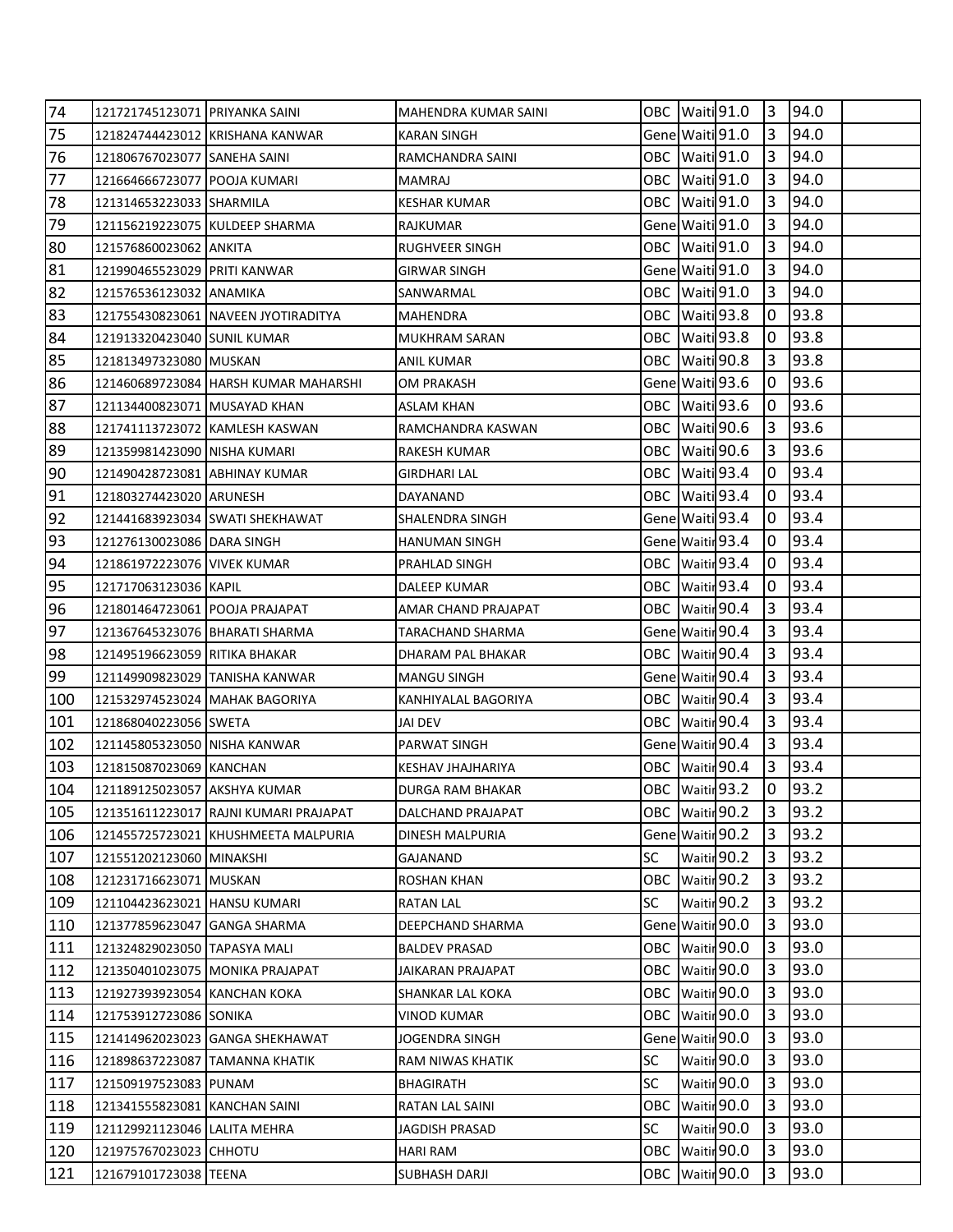| 122             | 121413140023094 KAVITA          |                                    | SURESH KUMAR SWAMI          |       |                  | OBC Waitir 90.0 3 93.0     |                |      |  |
|-----------------|---------------------------------|------------------------------------|-----------------------------|-------|------------------|----------------------------|----------------|------|--|
| <b>EWS</b>      |                                 |                                    |                             |       |                  |                            |                |      |  |
| $\vert$ 1       | 121863953723040 NANDINI PANDEY  |                                    | MAHENDRA NARAYAN PANDEY     |       |                  | Gene Waitir 82.6           | 3              | 85.6 |  |
| $\overline{2}$  | 121959320023030 PUNIT SHARMA    |                                    | <b>BRIJ LAL</b>             |       |                  | Gene Waitir 85.4           | 0              | 85.4 |  |
| 3               | 121279150723073 ADITYA SHARMA   |                                    | <b>VINOD KUMAR SHARMA</b>   |       |                  | Gene Waitir 85.2           | 0              | 85.2 |  |
| $\overline{4}$  | 121300943123074 KOMAL           |                                    | MAHAN LAL                   |       |                  | Gene Waitir 81.8           | 3              | 84.8 |  |
| l5              |                                 | 121447513823062 VED PRAKASH SHARMA | RAJESH BIHARI SHARMA        |       | Gene Waitir 84.6 |                            | 0              | 84.6 |  |
| 6               | 121600948223014 KRITIKA RATHORE |                                    | <b>BALBIR SINGH RATHORE</b> |       | Gene Waitir 81.6 |                            | 3              | 84.6 |  |
| 7               | 121527763623073 PUNIT SHARMA    |                                    | PAWAN KUMAR                 |       | Gene Waitir 83.8 |                            | 0              | 83.8 |  |
| 8               |                                 | 121519523323000 MANMOHAN SINGH     | RAJENDRA SINGH              |       |                  | Gene Waitir 80.4           | 0              | 80.4 |  |
| 9               | 121515701023060 LOKESH DADHICH  |                                    | DINESH DADHICH              |       |                  | Gene Waitir 79.4           | 10             | 79.4 |  |
| 10              | 121292038623043 ANURAG OJHA     |                                    | <b>MUKESH OJHA</b>          |       |                  | Gene Waitir 69.8           | 0              | 69.8 |  |
| 11              | 121601683723057 ARIN SHRI MALI  |                                    | VIVEK SHRIMALI              |       |                  | Gene Waitir 64.8           | 0              | 64.8 |  |
|                 |                                 |                                    | <b>OBC</b>                  |       |                  |                            |                |      |  |
| 1               | 121785644223057 ALKA            |                                    | <b>DILIP CHAND</b>          |       |                  | OBC Waitir 90.0            | l3             | 93.0 |  |
| $\overline{2}$  | 121806355223030 AAINA PRAJAPAT  |                                    | <b>BHANWAR LAL PRAJAPAT</b> |       |                  | OBC Waitir 90.0            | 3              | 93.0 |  |
| $\overline{3}$  | 121114812023021 TINA PRAJAPAT   |                                    | DEVANAND                    | OBC   |                  | Waitir 90.0                | 3              | 93.0 |  |
| 4               | 121518001423011 RITU JANGIR     |                                    | OM PRAKASH JANGIR           |       |                  | OBC Waitir 90.0            | 3              | 93.0 |  |
| 5               | 121830029323059 MONIKA          |                                    | TILOKA RAM                  | OBC   |                  | Waitir 90.0                | 3              | 93.0 |  |
| 6               | 121662673523020 PAYAL           |                                    | RAJ KUMAR PRAJAPAT          |       |                  | OBC Waitir 90.0            | 3              | 93.0 |  |
| 7               | 121362700023011 SAMPAT          |                                    | <b>NARENDRA</b>             |       |                  | OBC Waitir 90.0            | $\overline{3}$ | 93.0 |  |
| 8               | 121251190523094  SONIYA BURDAK  |                                    | NARENDRA KUMAR              |       |                  | OBC Waitir 90.0            | 3              | 93.0 |  |
| $\overline{9}$  | 121576891223052 BABITA KUMARI   |                                    | MAHAVEER PARSHAD            |       |                  | OBC Waitir 90.0            | 3              | 93.0 |  |
| 10              | 121255359723076 BALRAM SWAMI    |                                    | HARIRAM SWAMI               |       | OBC Waitir 92.8  |                            | 10             | 92.8 |  |
| 11              |                                 | 121742036023098 JAY PRAKASH SUTHAR | <b>BHAGU RAM</b>            |       | OBC Waitir 92.8  |                            | 0              | 92.8 |  |
| 12              | 121268577023064 SNEHA KUMARI    |                                    | RAJKUMAR TUNWAL             |       | OBC Waitir 89.8  |                            | <sub>3</sub>   | 92.8 |  |
| 13              |                                 | 121772445323042 PRIYANKA DHANDHU   | SHISHRAM DHANDHU            |       | OBC Waitir 89.6  |                            | 3              | 92.6 |  |
| 14              |                                 | 121129056323086 KHAIRUNISHA KHAN   | MOHD NASIM KHAN             |       | OBC Waitir 89.6  |                            | 3              | 92.6 |  |
| 15              | 121342653223072 MAYA SARAN      |                                    | <b>NAND RAM</b>             |       |                  | OBC Waitir <sup>89.6</sup> | l3.            | 92.6 |  |
| 16              | 121795685023065 SUNITA SAINI    |                                    | <b>BHANWAR LAL SAINI</b>    |       |                  | OBC Waitir 89.6            | 3              | 92.6 |  |
| $\overline{17}$ | 121967426523040 KAILASH KUMAR   |                                    | <b>JAGDISH PRAJAPAT</b>     |       |                  | OBC Waitir 89.6            | $\vert$ 3      | 92.6 |  |
| 18              | 121962651823035 NEMIKA          |                                    | KRISHAN KUMAR               | OBC   |                  | Waitir <sup>89.6</sup>     | 3              | 92.6 |  |
| 19              | 121580141523058 KRISHNA         |                                    | DEVKARAN                    |       |                  | OBC Waitir 92.4            | 10             | 92.4 |  |
| 20              |                                 | 121915953723077 MOHAMMED AJMAL     | MUBARIK KHAN                | ОВС   |                  | Waitir 92.4                | 0              | 92.4 |  |
| 21              | 121983337923080 DHARMENDRA      |                                    | SANWARMAL RAO               | OBC   |                  | Waitir 92.4                | 10             | 92.4 |  |
| 22              | 121680490423094 KULVEER         |                                    | DEEPCHAND                   | OBC.  |                  | Waitir 92.4                | 0              | 92.4 |  |
| 23              | 121975628723061 TAMANNA BANO    |                                    | SIKANDAR ALI                | OBC   |                  | Waitir <sub>89.4</sub>     | IЗ             | 92.4 |  |
| 24              | 121730460323044 SARITA          |                                    | SOMVEER                     | OBC   |                  | Waitir <sub>89.4</sub>     | l3             | 92.4 |  |
| 25              | 121915459523000 MANOJ KUMARI    |                                    | PARMESHWAR LAL              | OBC.  |                  | Waitir <sub>89.4</sub>     | IЗ             | 92.4 |  |
| 26              | 121397362223085 INTJAR KHAN     |                                    | GHISU KHAN                  |       |                  | OBC Waitir 92.2            | 10             | 92.2 |  |
| 27              | 121749280323050 SUMAIYA         |                                    | Mustak Ahmad                | OBC I |                  | Waitir <sub>89.2</sub>     | 3              | 92.2 |  |
| 28              | 121771816823028 MAHESH KUMAR    |                                    | AMICHAND PRAJAPAT           | OBC   |                  | Waitir <sub>89.2</sub>     | 3              | 92.2 |  |
| 29              | 121987334923020 KAVITA          |                                    | RAMESH KUMAR BIRKH          | OBC   |                  | Waitir <sub>89.2</sub>     | 3              | 92.2 |  |
| 30              | 121335826023057 ANKIT KASWAN    |                                    | RANVEER SINGH KASWAN        | OBC   |                  | Waitir 92.0                | 0              | 92.0 |  |
| 31              | 121288036923031   MO TARIF      |                                    | MO TALIB                    | OBC   |                  | Waitir 92.0                | 10             | 92.0 |  |
| 32              | 121260599023041 HIMANSHU SAINI  |                                    | DEVANAND SAINI              |       |                  | OBC Waitir 92.0            | 0              | 92.0 |  |
| 33              | 121362756523014 RENUKA KASWAN   |                                    | <b>BALVEER SINGH KASWAN</b> |       |                  | OBC Waitir 89.0            | 3              | 92.0 |  |
| 34              | 121298841923066 NEHA PRAJAPAT   |                                    | SHRIKRISHAN PRAJAPAT        | OBC   |                  | Waitir 89.0                | 3              | 92.0 |  |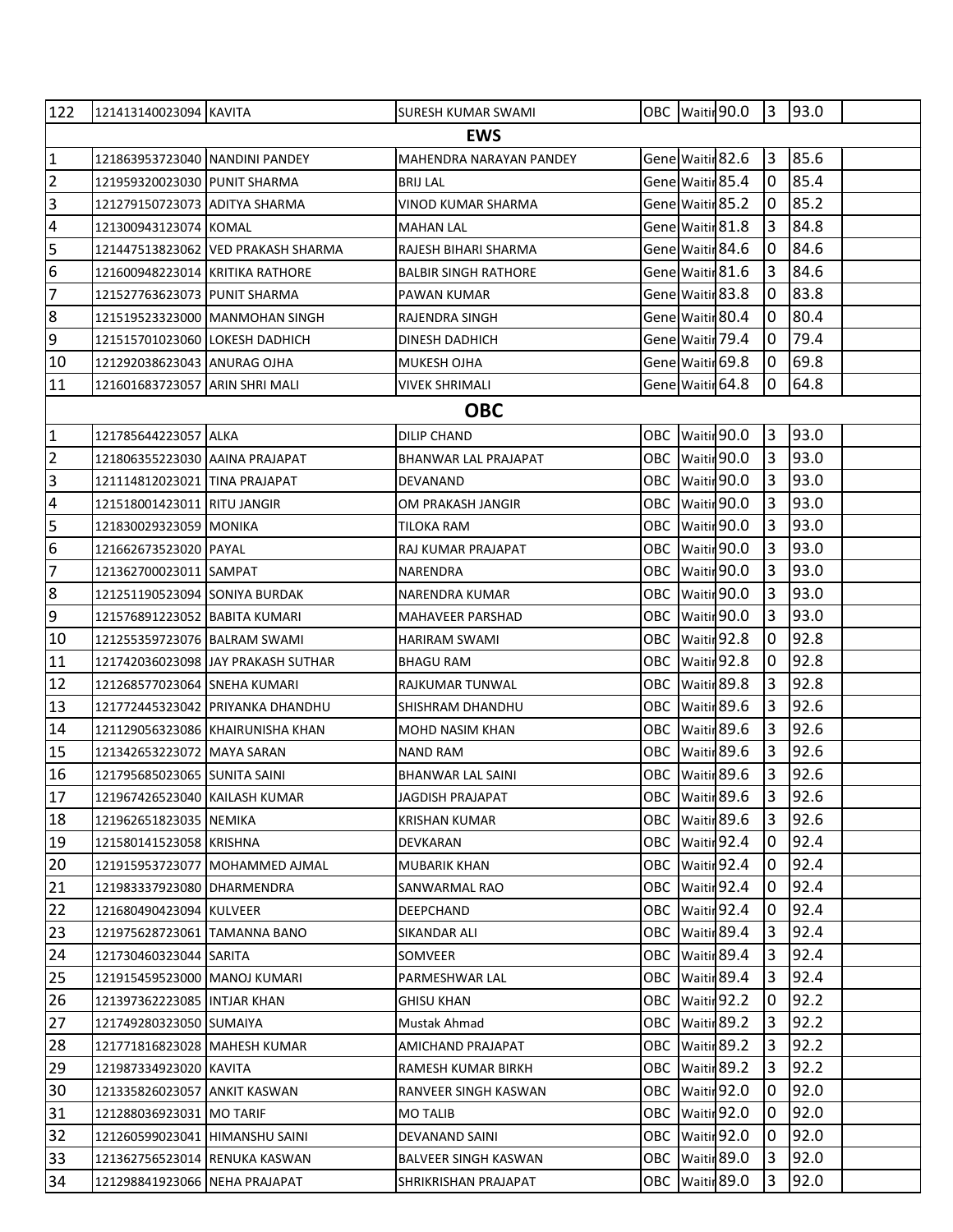| 35             | 121657458123033 ANJALI PRAJAPAT   |                                        | SURENDRA KUMAR          |                 |                        | OBC Waitir <sup>89.0</sup> | 13             | 92.0 |  |
|----------------|-----------------------------------|----------------------------------------|-------------------------|-----------------|------------------------|----------------------------|----------------|------|--|
| 36             | 121556658523093 POONAM SWAMI      |                                        | TARACHAND SWAMI         |                 |                        | OBC Waitir 89.0            | 3              | 92.0 |  |
| 37             |                                   | 121912605423079 KANCHAN KUMARI         | VIDYADHAR               |                 |                        | OBC Waitir 89.0            | 13             | 92.0 |  |
| 38             |                                   | 121801758723037 PRATIGYA KUMARI        | JAGDEV SINGH            | OBC Waitin 89.0 |                        |                            | 3              | 92.0 |  |
| 39             | 121172690823085 KOMAL SAINI       |                                        | MANGATU RAM SAINI       |                 |                        | OBC   Waitir 89.0          | 3              | 92.0 |  |
| 40             | 121391232623058 HASIB AHMED       |                                        | <b>HABIB AHMED</b>      |                 |                        | OBC Waitir 91.8            | 10.            | 91.8 |  |
| 41             |                                   | 121152564523051 THOHEED ALAM KHAN      | AST ALI KHAN            |                 |                        | OBC Waitir 91.8            | 10             | 91.8 |  |
| 42             | 121793208523025 GUNJAN JANGIR     |                                        | <b>MUKESH KUMAR</b>     |                 | OBC Waitir 88.8        |                            | 3              | 91.8 |  |
| 43             | 121567296123059 SARITA            |                                        | <b>SURENDRA</b>         | OBC Waitin 88.8 |                        |                            | 3              | 91.8 |  |
| 44             | 121232845423088 MAMTA             |                                        | MALA RAM                |                 |                        | OBC Waitir 88.8            | 3              | 91.8 |  |
| 45             |                                   | 121947263723061 MANISHA PRAJAPAT       | RAJ KUMAR               |                 | OBC Waitir 88.6        |                            | 3              | 91.6 |  |
| 46             | 121865107023019 RITIKA SWAMI      |                                        | LAL CHAND SWAMI         |                 |                        | OBC Waitir 88.6            | 3              | 91.6 |  |
| 47             | 121235228423023   MINAKSHI JANGIR |                                        | MANOHAR LAL JANGIR      |                 | OBC Waitir 88.6        |                            | 3              | 91.6 |  |
| 48             | 121565469923051 RAVINA DAIYA      |                                        | RAKESH DAIYA            |                 |                        | OBC Waitir 88.6            | 3              | 91.6 |  |
| 49             |                                   | 121638019023077 MAHIMA CHOUDHARY       | MADAN LAL               |                 | OBC Waitir 88.6        |                            | 3              | 91.6 |  |
| 50             |                                   | 121458755823046 PRIYANKA KASWAN        | <b>SUMER SINGH</b>      |                 |                        | OBC Waitir 88.6            | 3              | 91.6 |  |
| 51             | 121228871423086 REKHA SUTHAR      |                                        | SITARAM SUTHAR          |                 |                        | OBC Waitir 88.6            | 13.            | 91.6 |  |
| 52             | 121967349323031 TANJUM            |                                        | ABBAS KHAN              |                 | OBC Waitin 88.6        |                            | 3              | 91.6 |  |
| 53             | 121187703023087 VIKAS SAINI       |                                        | <b>GAJRAJ MALI</b>      |                 |                        | OBC Waitir 91.4            | 10             | 91.4 |  |
| 54             |                                   | 121670749823018 ANIL KUMAR GODARA      | JAGDISH PRASAD GODARA   |                 |                        | OBC Waitir 91.4            | 10.            | 91.4 |  |
| 55             | 121970231923066 ANKIT KUMAR       |                                        | <b>ROHITASH SAHARAN</b> |                 |                        | OBC Waitir 91.4            | 10             | 91.4 |  |
|                |                                   |                                        | <b>SC</b>               |                 |                        |                            |                |      |  |
| $\mathbf{1}$   | 121861765723049 NIKITA            |                                        | RAJENDRA                | <b>SC</b>       |                        | Waitir <sup>90.0</sup>     | 3              | 93.0 |  |
| $\overline{2}$ | 121434916723056 ROHITASH          |                                        | <b>HARI RAM</b>         | <b>SC</b>       |                        | Waitir 92.6                | 10             | 92.6 |  |
| 3              | 121300665423062 MANESH KUMAR      |                                        | RAMKUMAR                | <b>SC</b>       |                        | Waitir 92.4                | 10             | 92.4 |  |
| 4              | 121754198223029 POOJA MEGHWAL     |                                        | BIRBAL RAM              | <b>SC</b>       |                        | Waitir 89.4                | 3              | 92.4 |  |
| 5              | 121476966023012 SACHIN            |                                        | <b>BALVEER SINGH</b>    | SC              |                        | Waitir 92.0                | 0              | 92.0 |  |
| 6              | 121608487423082 PRADEEP KUMAR     |                                        | PRAHLAD RAI             | <b>SC</b>       |                        | Waitir 90.0                | $\overline{2}$ | 92.0 |  |
| $\overline{7}$ |                                   | 121471393023012 POONAM MEGHWAL         | RANJEET                 | <b>SC</b>       |                        | Waitir <sup>89.0</sup>     | 3              | 92.0 |  |
| 8              | 121344271923049 HEMLATA           |                                        | SUBHASH SOLANKI         | <b>SC</b>       |                        | Waitir 89.0                | l3.            | 92.0 |  |
| l9             | 121100825423023 PRITI             |                                        | <b>BHANWAR LAL</b>      | <b>SC</b>       | Waitir <sub>88.8</sub> |                            | l3             | 91.8 |  |
| 10             |                                   | 121353890823039 KAILASH CHANDRA        | PAWAN KUMAR BHAMI       | <b>SC</b>       |                        | Waitir 91.6                | 10             | 91.6 |  |
| 11             | 121895552523044 JAIRAM            |                                        | MEHARCHAND              | SC              |                        | Waitir 90.8                | 10             | 90.8 |  |
| 12             |                                   | 121509219623071 PANKAJ KUMAR BUNDELA   | <b>BAJARANG LAL</b>     | SC              |                        | Waitir 90.8                | 0              | 90.8 |  |
| 13             | 121130290023014 PANKAJ KUMAR      |                                        | HARI PRASAD MEGHWAL     | <b>SC</b>       |                        | Waitir 90.6                | 0              | 90.6 |  |
| 14             | 121599444723098 KOMAL JHAJARA     |                                        | DAYANAND SINGH          | <b>SC</b>       |                        | Waitir 87.6                | 3              | 90.6 |  |
| 15             | 121840099123053 RADHA             |                                        | KHETA RAM MEGHWAL       | <b>SC</b>       |                        | Waitir <sub>87.6</sub>     | 13             | 90.6 |  |
| 16             | 121210668123047 SARITA PANWAR     |                                        | OMPRAKASH PANWAR        | SC              |                        | Waitir 87.6                | 3              | 90.6 |  |
| 17             | 121964003223042 VINITA            |                                        | <b>MANOJ KUMAR</b>      | <b>SC</b>       |                        | Waitir <sup>87.6</sup>     | 3              | 90.6 |  |
| 18             | 121996510123016 UMESH KUMAR       |                                        | OMPRAKASH               | SC              |                        | Waitir 90.4                | 0              | 90.4 |  |
| 19             | 121633445523049 RONAK BARWAR      |                                        | RAJKUMAR BARWAR         | SC              |                        | Waitir 87.4                | 3              | 90.4 |  |
| 20             | 121539543223080 SARITA            |                                        | RAMLAL                  | <b>SC</b>       |                        | Waitir <sub>87.4</sub>     | 3              | 90.4 |  |
| 21             | 121893017923020 ASHISH KUMAR      |                                        | SOHAN LAL               | SC              |                        | Waitir 90.0                | 10             | 90.0 |  |
| 22             | 121566739423031 ROHITASH NAYAK    |                                        | NATHU RAM               | <b>SC</b>       |                        | Waitir 90.0                | 0              | 90.0 |  |
| 23             | 121274827823076 NILAM KUMARI      |                                        | RAKESH KUMAR            | <b>SC</b>       |                        | Waitir <sub>87.0</sub>     | 3              | 90.0 |  |
| 24             | 121267212123030 KHUSHBU           |                                        | KAILASH MEGHWAL         | SC              |                        | Waitir 87.0                | 3              | 90.0 |  |
| 25             |                                   | 121531252823035 LOKENDRA KUMAR MEGHWAL | BALCHAND                | <b>SC</b>       |                        | Waitir <sup>89.6</sup>     | 0              | 89.6 |  |
| 26             | 121889840423087 ANKITA KUMARI     |                                        | <b>BHANWAR LAL</b>      | <b>SC</b>       |                        | Waitir 86.6                | 3              | 89.6 |  |